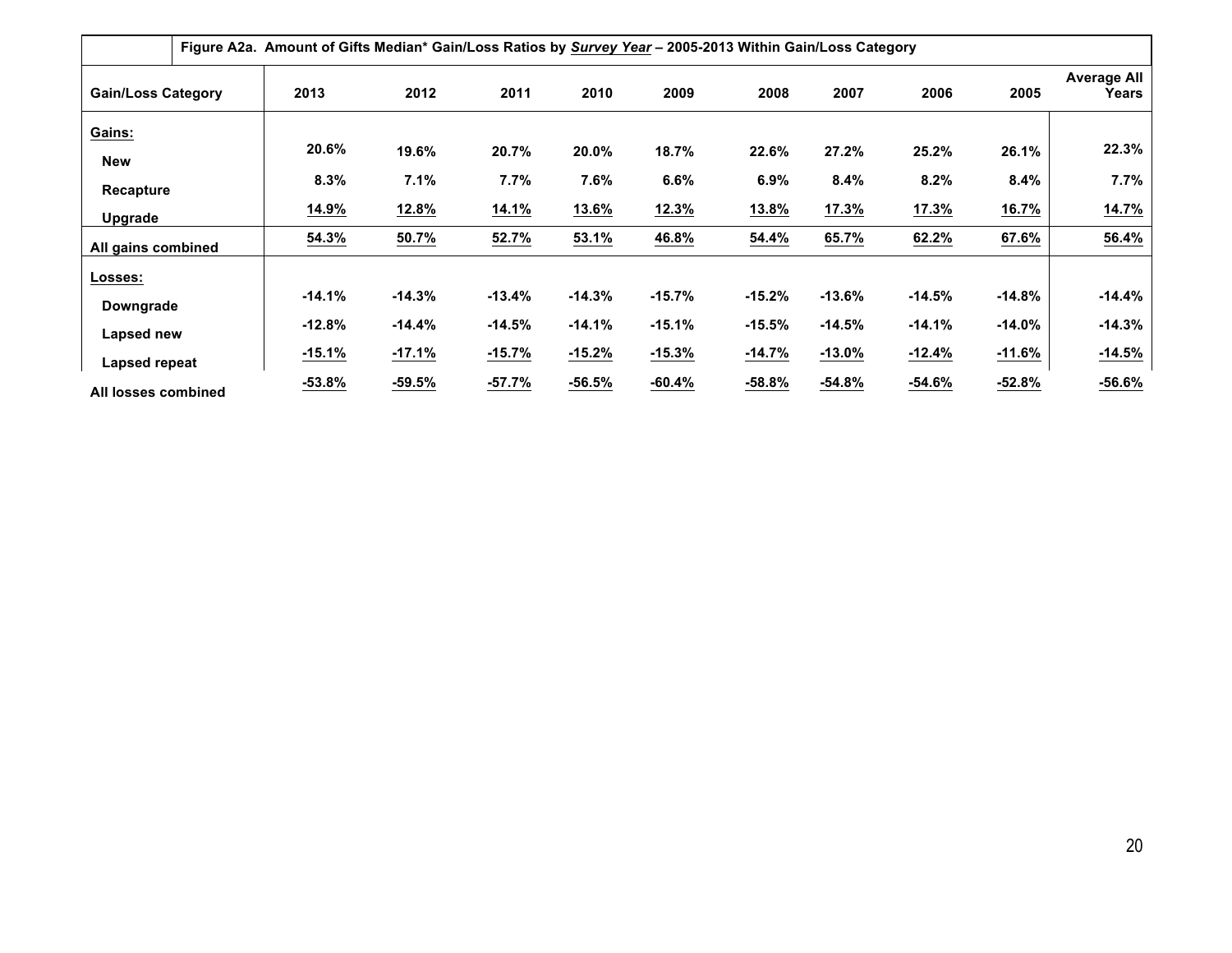| Figure A3a. Amount of Gifts Median* Gain/Loss Ratios by Size (total amount raised) – 2012-2013 Within Gain/Loss Category |                              |                    |                         |                          |                          |                        |                          |                        |                                |
|--------------------------------------------------------------------------------------------------------------------------|------------------------------|--------------------|-------------------------|--------------------------|--------------------------|------------------------|--------------------------|------------------------|--------------------------------|
| <b>Gain/Loss Category</b>                                                                                                | Total All<br><b>Entities</b> | Up to<br>\$100,000 | \$100,000-<br>\$250,000 | $$250,000-$<br>\$500,000 | \$500,000-\$1<br>million | $$1 - $1.5$<br>million | $$1.5 - $2.5$<br>million | $$2.5 - $5$<br>million | \$5 million<br><u>&amp; up</u> |
| Gains:                                                                                                                   |                              |                    |                         |                          |                          |                        |                          |                        |                                |
| <b>New</b>                                                                                                               | 20.6%                        | 32.1%              | 21.1%                   | 20.5%                    | 16.3%                    | 17.2%                  | 15.5%                    | 15.5%                  | 17.8%                          |
| Recapture                                                                                                                | 8.3%                         | 5.4%               | 7.5%                    | $9.0\%$                  | 9.9%                     | $8.6\%$                | 10.6%                    | 9.5%                   | 8.1%                           |
| Upgrade                                                                                                                  | 14.9%                        | 8.3%               | 13.2%                   | 15.2%                    | 18.1%                    | 20.9%                  | 19.6%                    | 21.0%                  | 22.0%                          |
| All gains combined                                                                                                       | 54.3%                        | 58.5%              | 52.7%                   | 53.7%                    | 51.8%                    | 57.4%                  | 59.7%                    | 58.6%                  | 62.9%                          |
| Losses:                                                                                                                  |                              |                    |                         |                          |                          |                        |                          |                        |                                |
| Downgrade                                                                                                                | $-14.1\%$                    | $-10.2%$           | $-13.1%$                | $-15.4%$                 | $-15.5%$                 | $-15.8%$               | $-15.7%$                 | $-16.3%$               | -19.9%                         |
| Lapsed new                                                                                                               | $-12.8\%$                    | $-24.8\%$          | $-16.0%$                | $-12.1%$                 | $-8.8\%$                 | $-9.0\%$               | $-8.5\%$                 | $-7.7%$                | $-8.7\%$                       |
| Lapsed repeat                                                                                                            | $-15.1%$                     | $-14.4%$           | $-15.9%$                | $-15.5%$                 | $-15.7%$                 | $-13.8%$               | $-14.1%$                 | $-13.2%$               | $-13.7%$                       |
| All losses combined                                                                                                      | -53.8%                       | $-68.0\%$          | -56.6%                  | $-53.1%$                 | -47.8%                   | -45.8%                 | -45.5%                   | $-49.1%$               | -46.5%                         |
| Rate of growth - gifts                                                                                                   | 4.6%                         | $-2.4%$            | $-0.5%$                 | 4.4%                     | 6.7%                     | 11.3%                  | 10.6%                    | 10.5%                  | 13.7%                          |

| Figure A3b. Number of Donors Median* Gain/Loss Ratios by Size (total amount raised) - 2012-2013 Within Gain/Loss Category |                              |                    |                         |                         |                          |                        |                         |                        |                     |
|---------------------------------------------------------------------------------------------------------------------------|------------------------------|--------------------|-------------------------|-------------------------|--------------------------|------------------------|-------------------------|------------------------|---------------------|
| <b>Gain/Loss Category</b>                                                                                                 | Total All<br><b>Entities</b> | Up to<br>\$100,000 | \$100,000-<br>\$250,000 | \$250,000-<br>\$500,000 | \$500,000-\$1<br>million | $$1 - $1.5$<br>million | $$1.5$ \$2.5<br>million | $$2.5 - $5$<br>million | \$5 million<br>& up |
| Gains:                                                                                                                    |                              |                    |                         |                         |                          |                        |                         |                        |                     |
| <b>New</b>                                                                                                                | 40.6%                        | 47.9%              | 39.7%                   | 37.5%                   | 39.0%                    | 39.5%                  | 40.4%                   | 39.2%                  | 47.7%               |
| <b>Recapture</b>                                                                                                          | 13.0%                        | 10.7%              | 12.1%                   | 13.4%                   | 14.2%                    | 13.3%                  | 15.1%                   | 14.1%                  | 14.2%               |
| All gains combined                                                                                                        | 55.6%                        | 62.0%              | 54.0%                   | 53.8%                   | 54.3%                    | 53.2%                  | 55.7%                   | 56.2%                  | 62.9%               |
| Losses:                                                                                                                   |                              |                    |                         |                         |                          |                        |                         |                        |                     |
| Lapsed new                                                                                                                | $-33.6%$                     | $-42.3%$           | $-34.0%$                | $-31.3\%$               | $-29.7%$                 | $-31.5%$               | $-30.2%$                | $-33.0%$               | -31.7%              |
| Lapsed repeat                                                                                                             | $-21.4%$                     | $-18.6%$           | $-21.1%$                | $-22.5%$                | $-22.4%$                 | $-21.8%$               | $-22.6%$                | $-21.0\%$              | $-21.4%$            |
| All losses combined                                                                                                       | $-57.4%$                     | $-64.7\%$          | $-58.6%$                | $-55.2%$                | $-53.8%$                 | $-54.3%$               | $-54.7%$                | $-56.0%$               | -55.5%              |
| Rate of growth - donors                                                                                                   | 0.7%                         | $-0.6%$            | 0.0%                    | $1.0\%$                 | 1.7%                     | 0.0%                   | 1.7%                    | $-0.4%$                | 1.7%                |

\* Median ratios can only be calculated separately for each detailed and summary gain/loss category. Therefore summary ratios do not equal the sum of detailed ratios.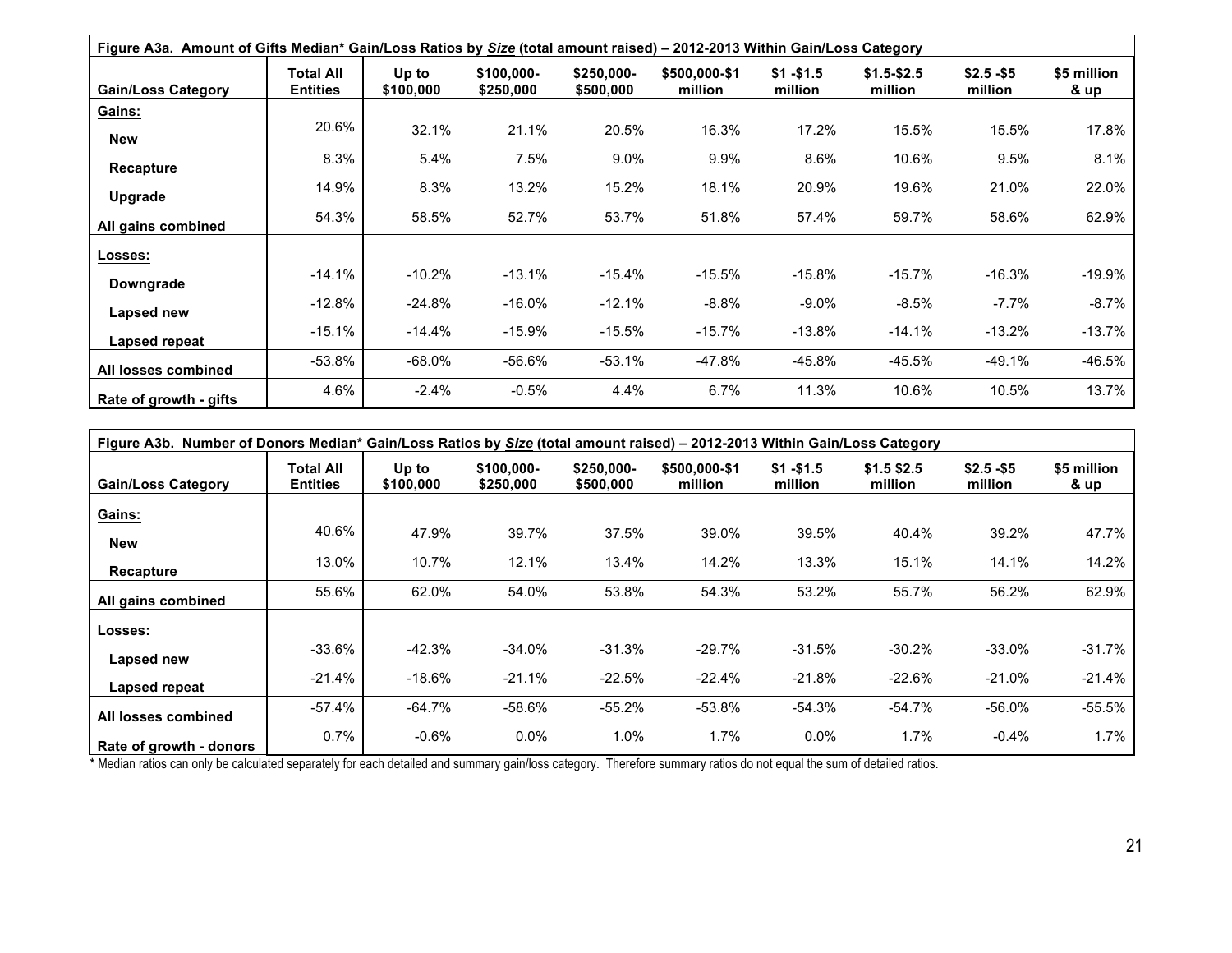| Figure A4a. Amount of Gifts Median* Gain/Loss Ratios by Nonprofit Subsector - 2012-2013 Within Gain/Loss Category  |                                     |                                          |                  |                                       |               |                          |                                    |                            |          |
|--------------------------------------------------------------------------------------------------------------------|-------------------------------------|------------------------------------------|------------------|---------------------------------------|---------------|--------------------------|------------------------------------|----------------------------|----------|
| <b>Gain/Loss Category</b>                                                                                          | <b>Total All</b><br><b>Entities</b> | <b>Arts Culture</b><br><b>Humanities</b> | <b>Education</b> | <b>Environment/</b><br><b>Animals</b> | Health        | Human<br><b>Services</b> | <b>Public/Soci</b><br>-ety Benefit | Religion<br>Related        | Other    |
| Gains:                                                                                                             |                                     |                                          |                  |                                       |               |                          |                                    |                            |          |
| <b>New</b>                                                                                                         | 20.6%                               | 15.5%                                    | 19.8%            | 20.7%                                 | 24.0%         | 20.9%                    | 25.7%                              | 14.8%                      | 26.4%    |
| <b>Recapture</b>                                                                                                   | 8.3%                                | 8.8%                                     | 7.9%             | 10.0%                                 | 8.9%          | 9.5%                     | 7.7%                               | 5.5%                       | 7.8%     |
| Upgrade                                                                                                            | 14.9%                               | 14.4%                                    | 13.7%            | 17.2%                                 | 14.5%         | 16.0%                    | 13.3%                              | 17.9%                      | 13.2%    |
| All gains combined                                                                                                 | 54.3%                               | 50.8%                                    | 50.8%            | 55.7%                                 | 57.6%         | 54.5%                    | 56.1%                              | 47.1%                      | 63.8%    |
|                                                                                                                    |                                     |                                          |                  |                                       |               |                          |                                    |                            |          |
| Losses:                                                                                                            | $-14.1%$                            | $-14.8%$                                 | $-14.8%$         | $-12.6%$                              | $-12.9%$      | $-13.8%$                 | $-12.1%$                           | $-17.1%$                   | $-13.9%$ |
| Downgrade                                                                                                          | $-12.8%$                            | $-12.2%$                                 | $-11.6%$         | $-11.9%$                              | $-15.9%$      | $-13.4%$                 | $-14.6%$                           | $-9.0%$                    | $-15.9%$ |
| <b>Lapsed new</b>                                                                                                  | $-15.1%$                            | $-16.1%$                                 | $-15.8%$         | $-17.0%$                              | $-16.1%$      | $-16.2%$                 | $-14.2%$                           | $-10.8%$                   | $-13.8%$ |
| Lapsed repeat                                                                                                      |                                     |                                          |                  |                                       |               |                          |                                    |                            |          |
| All losses combined                                                                                                | $-53.8%$                            | $-52.5%$                                 | $-53.8%$         | $-54.5%$                              | $-57.4%$      | $-53.1%$                 | $-54.5%$                           | $-46.2%$                   | $-57.3%$ |
| Rate of growth - gifts                                                                                             | 4.6%                                | 2.0%                                     | 3.4%             | 8.8%                                  | 2.6%          | 5.5%                     | 4.8%                               | 3.5%                       | 6.2%     |
| Figure A4b. Number of Donors Median* Gain/Loss Ratios by Nonprofit Subsector - 2012-2013 Within Gain/Loss Category |                                     |                                          |                  |                                       |               |                          |                                    |                            |          |
| <b>Gain/Loss Category</b>                                                                                          | <b>Total All</b><br><b>Entities</b> | <b>Arts Culture</b><br><b>Humanities</b> | <b>Education</b> | <b>Environment/</b><br><b>Animals</b> | <b>Health</b> | Human<br><b>Services</b> | Public/Soc-<br>iety Benefit        | Religion<br><b>Related</b> | Other    |
| Gains:                                                                                                             |                                     |                                          |                  |                                       |               |                          |                                    |                            |          |
| <b>New</b>                                                                                                         | 40.6%                               | 36.4%                                    | 39.5%            | 36.5%                                 | 42.8%         | 40.4%                    | 45.2%                              | 35.2%                      | 48.0%    |
| Recapture                                                                                                          | 13.0%                               | 13.5%                                    | 13.7%            | 14.1%                                 | 12.3%         | 13.4%                    | 12.3%                              | 10.6%                      | 13.2%    |
| All gains combined                                                                                                 | 55.6%                               | 54.0%                                    | 53.9%            | 50.0%                                 | 58.4%         | 55.4%                    | 60.6%                              | 48.6%                      | 60.3%    |
| Losses:                                                                                                            |                                     |                                          |                  |                                       |               |                          |                                    |                            |          |
| Lapsed new                                                                                                         | $-33.6%$                            | $-30.3%$                                 | $-29.4%$         | $-27.6%$                              | $-39.2%$      | $-35.6%$                 | $-37.0%$                           | $-28.0%$                   | $-37.0%$ |
|                                                                                                                    | $-21.4%$                            | $-21.9%$                                 | $-22.7%$         | $-22.3%$                              | $-20.1%$      | $-22.6%$                 | $-19.9%$                           | $-18.3%$                   | $-19.6%$ |
| Lapsed repeat                                                                                                      | $-57.4%$                            | $-56.5%$                                 | $-54.4%$         | $-52.5%$                              | $-62.6%$      | $-59.9%$                 | $-60.8%$                           | $-48.0%$                   | $-59.4%$ |
| All losses combined                                                                                                |                                     |                                          |                  |                                       |               |                          |                                    |                            |          |
| Rate of growth - donors                                                                                            | 0.7%                                | $-1.2%$                                  | 1.0%             | 1.5%                                  | $-1.2%$       | $-1.3%$                  | 2.1%                               | 2.0%                       | 3.9%     |

\* Median ratios can only be calculated separately for each detailed and summary gain/loss category.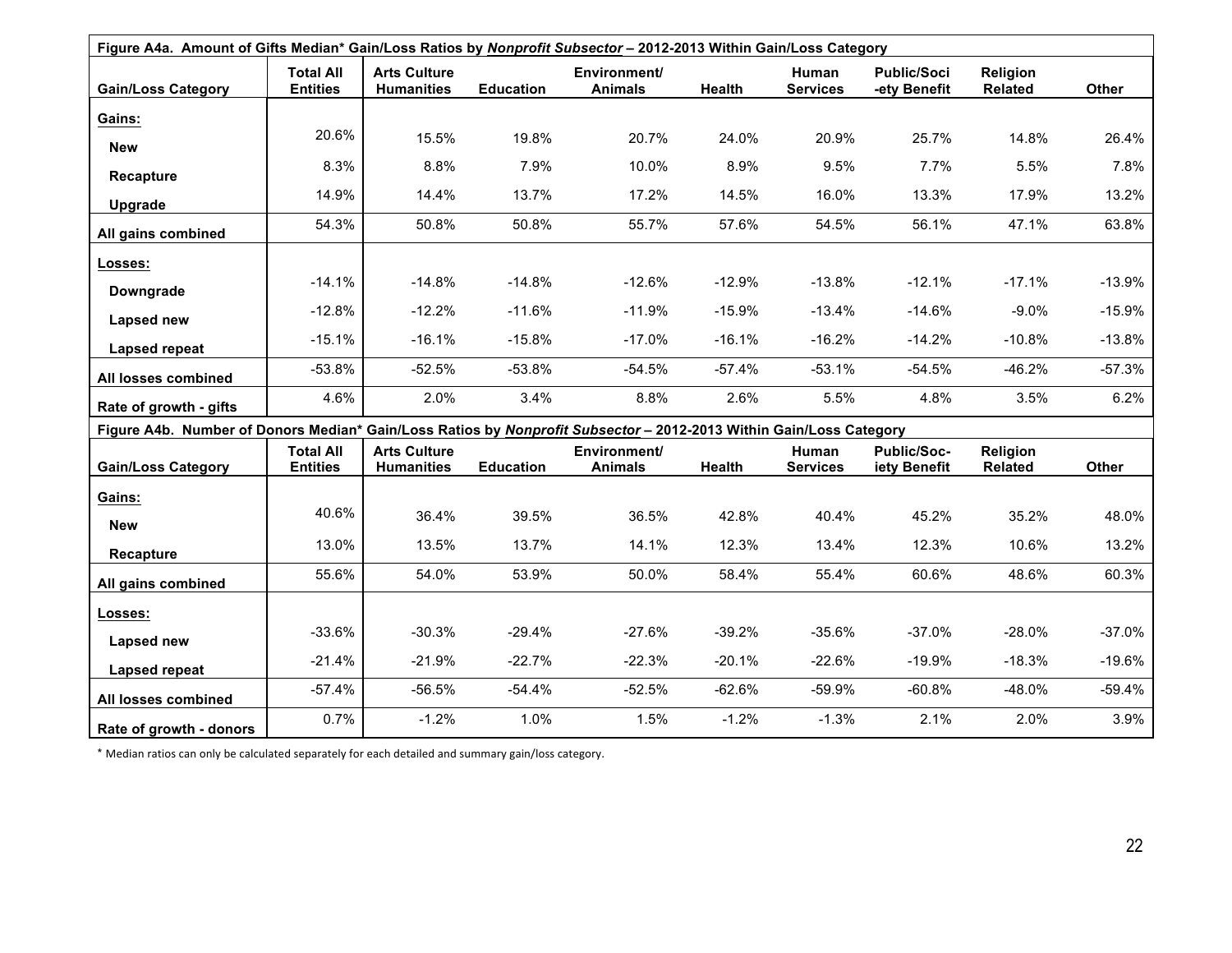| Figure A5a. Amount of Gifts Median* Gain/Loss Ratios by Region - 2012-2013 Within Gain/Loss Category  |                                     |                |              |                         |                |                |                |                |          |               |                |
|-------------------------------------------------------------------------------------------------------|-------------------------------------|----------------|--------------|-------------------------|----------------|----------------|----------------|----------------|----------|---------------|----------------|
| <b>Gain/Loss Category</b>                                                                             | <b>Total All</b><br><b>Entities</b> | North-<br>east | NY-<br>Penna | Mid-<br><b>Atlantic</b> | South-<br>east | <b>Central</b> | North-<br>west | <b>Midwest</b> | South    | Moun-<br>tain | <b>Pacific</b> |
| Gains:                                                                                                |                                     |                |              |                         |                |                |                |                |          |               |                |
| <b>New</b>                                                                                            | 20.6%                               | 21.1%          | 22.7%        | 20.9%                   | 20.2%          | 19.1%          | 19.2%          | 18.0%          | 22.5%    | 21.2%         | 20.4%          |
| Recapture                                                                                             | 8.3%                                | 9.9%           | 8.2%         | 8.5%                    | 7.0%           | 8.2%           | 10.1%          | 9.2%           | 7.2%     | 6.7%          | 8.4%           |
|                                                                                                       | 14.9%                               | 15.8%          | 14.2%        | 13.9%                   | 15.1%          | 15.1%          | 15.3%          | 16.4%          | 16.0%    | 13.9%         | 15.0%          |
| Upgrade                                                                                               | 54.3%                               | 55.9%          | 53.7%        | 52.7%                   | 52.0%          | 54.6%          | 53.2%          | 54.9%          | 56.7%    | 52.1%         | 54.8%          |
| All gains combined                                                                                    |                                     |                |              |                         |                |                |                |                |          |               |                |
| Losses:                                                                                               |                                     |                |              |                         |                |                |                |                |          |               |                |
| Downgrade                                                                                             | $-14.1%$                            | $-12.8%$       | $-13.5%$     | $-14.0%$                | $-15.5%$       | $-14.0%$       | $-14.1%$       | $-13.6%$       | $-14.5%$ | $-14.0%$      | $-14.9%$       |
| Lapsed new                                                                                            | $-12.8%$                            | $-14.0%$       | $-13.7%$     | $-15.4%$                | $-13.8%$       | $-11.7%$       | $-11.2%$       | $-11.7%$       | $-14.4%$ | $-12.0%$      | $-12.6%$       |
| Lapsed repeat                                                                                         | $-15.1%$                            | $-15.5%$       | $-16.4%$     | $-14.8%$                | $-15.1%$       | $-14.5%$       | $-14.8%$       | $-15.7%$       | $-14.9%$ | $-15.9%$      | $-15.1%$       |
| All losses combined                                                                                   | $-53.8%$                            | $-49.7%$       | $-55.6%$     | $-56.1%$                | $-53.6%$       | $-52.1%$       | $-50.0%$       | $-51.6%$       | $-55.4%$ | $-54.3%$      | $-55.6%$       |
| Rate of growth - gifts                                                                                | 4.6%                                | 10.5%          | 2.4%         | 1.7%                    | 3.5%           | 6.1%           | 5.6%           | 6.7%           | 4.3%     | 1.6%          | 4.7%           |
| Figure A5b. Number of Donors Median* Gain/Loss Ratios by Region - 2012-2013 Within Gain/Loss Category |                                     |                |              |                         |                |                |                |                |          |               |                |
|                                                                                                       | <b>Total All</b>                    | North-         | NY-          | Mid-                    | South-         |                | North-         |                |          | Moun-         |                |
| <b>Gain/Loss Category</b>                                                                             | <b>Entities</b>                     | east           | Penna        | <b>Atlantic</b>         | east           | <b>Central</b> | west           | <b>Midwest</b> | South    | tain          | <b>Pacific</b> |
| Gains:                                                                                                |                                     |                |              |                         |                |                |                |                |          |               |                |
| <b>New</b>                                                                                            | 40.6%                               | 42.0%          | 40.6%        | 36.8%                   | 40.0%          | 40.0%          | 37.2%          | 39.7%          | 45.5%    | 42.7%         | 39.8%          |
| Recapture                                                                                             | 13.0%                               | 13.5%          | 12.7%        | 12.5%                   | 11.9%          | 14.0%          | 14.4%          | 13.2%          | 11.2%    | 11.8%         | 13.7%          |
| All gains combined                                                                                    | 55.6%                               | 57.9%          | 56.7%        | 54.3%                   | 53.6%          | 54.9%          | 51.7%          | 55.0%          | 57.9%    | 56.7%         | 54.8%          |
| Losses:                                                                                               |                                     |                |              |                         |                |                |                |                |          |               |                |
| Lapsed new                                                                                            | $-33.6%$                            | $-31.0%$       | $-35.0%$     | $-36.2%$                | $-38.0%$       | $-30.5%$       | $-31.4%$       | $-31.5%$       | $-39.1%$ | $-34.3%$      | $-31.1%$       |
|                                                                                                       | $-21.4%$                            | $-20.8%$       | $-21.7%$     | $-21.6%$                | $-21.3%$       | $-22.1%$       | $-23.4%$       | $-21.9%$       | $-18.9%$ | $-21.2%$      | $-21.3%$       |
| Lapsed repeat                                                                                         | $-57.4%$                            | $-55.3%$       | $-60.2%$     | $-61.7%$                | $-60.9%$       | $-54.5%$       | $-54.9%$       | $-55.1%$       | $-59.6%$ | $-57.9%$      | $-55.3%$       |
| All losses combined                                                                                   |                                     |                |              |                         |                |                |                |                |          |               |                |
| Rate of growth - donors                                                                               | 0.7%                                | 4.6%           | $-0.1%$      | $-1.7%$                 | $-1.1%$        | 2.2%           | $-1.9%$        | $-0.6%$        | 1.0%     | 1.6%          | 1.0%           |

\* Median ratios can only be calculated separately for each detailed and summary gain/loss category.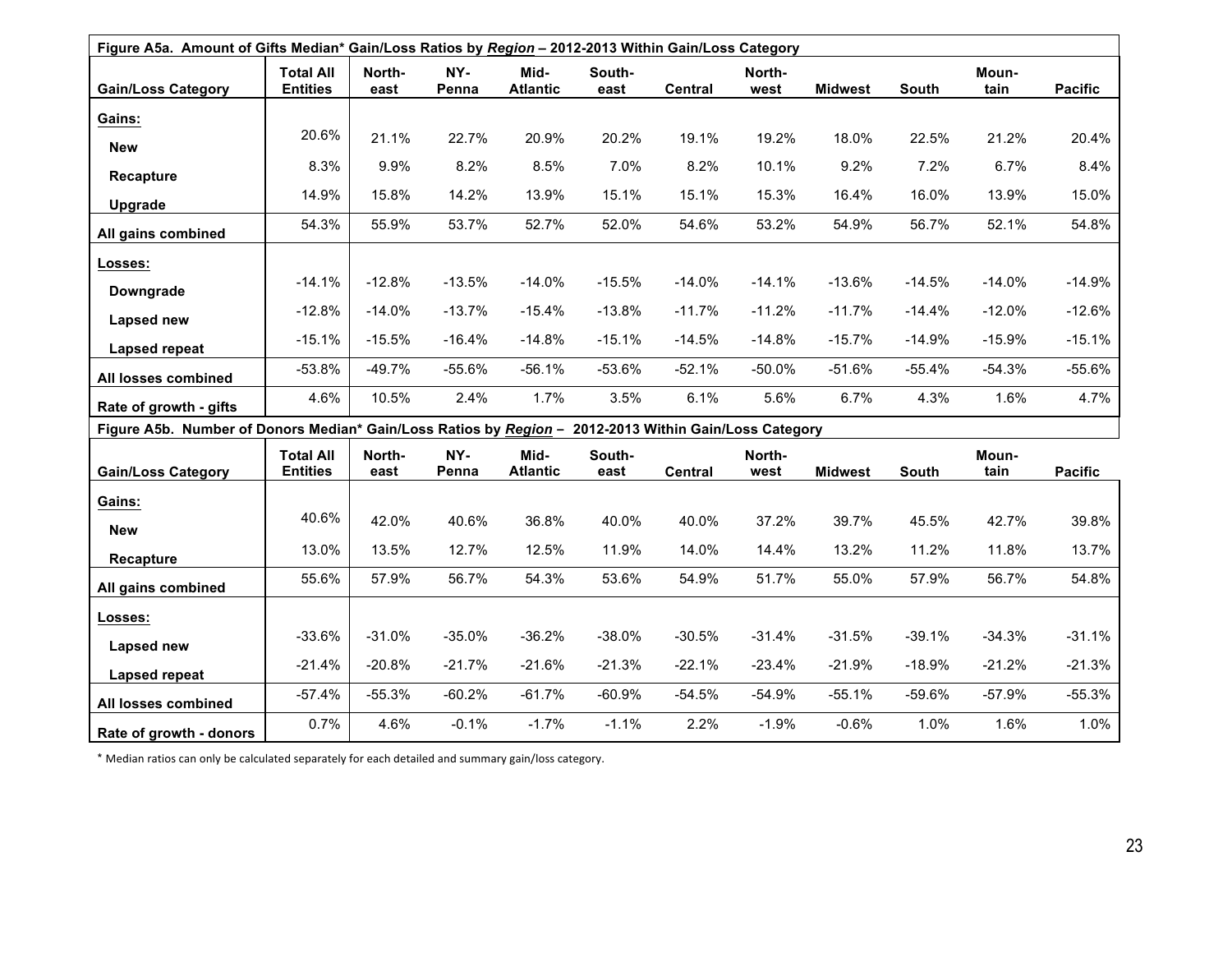| Figure A6a. Amount of Gifts Median* Gain/Loss Ratios by Age of Fundraising Program (year fundraising started) - 2012-2013 Within Gain/Loss Category |                           |                  |                  |                   |                  |          |  |  |  |  |
|-----------------------------------------------------------------------------------------------------------------------------------------------------|---------------------------|------------------|------------------|-------------------|------------------|----------|--|--|--|--|
| <b>Gain/Loss Category</b>                                                                                                                           | <b>Total All Entities</b> | Up to 5 yrs-2005 | 6 to 15 yrs-1995 | 16 to 30 yrs-1980 | Over 30 yrs-1979 | Unknown  |  |  |  |  |
| Gains:                                                                                                                                              |                           |                  |                  |                   |                  |          |  |  |  |  |
| New                                                                                                                                                 | 20.6%                     | 32.9%            | 22.8%            | 18.1%             | 16.1%            | 29.0%    |  |  |  |  |
| Recapture                                                                                                                                           | 8.3%                      | $3.9\%$          | 7.7%             | 9.9%              | 9.3%             | 8.8%     |  |  |  |  |
| Upgrade                                                                                                                                             | 14.9%                     | 12.4%            | 15.0%            | 15.2%             | 15.8%            | 13.3%    |  |  |  |  |
| All gains combined                                                                                                                                  | 54.3%                     | 64.1%            | 54.5%            | 52.9%             | 51.5%            | 67.1%    |  |  |  |  |
| Losses:                                                                                                                                             |                           |                  |                  |                   |                  |          |  |  |  |  |
| Downgrade                                                                                                                                           | $-14.1%$                  | $-13.0\%$        | $-14.3%$         | $-13.6\%$         | $-14.7\%$        | $-14.4%$ |  |  |  |  |
| Lapsed new                                                                                                                                          | $-12.8%$                  | $-20.2%$         | $-14.6\%$        | $-10.9\%$         | $-10.9\%$        | $-15.8%$ |  |  |  |  |
| Lapsed repeat                                                                                                                                       | $-15.1%$                  | $-8.5\%$         | $-15.1%$         | $-17.6\%$         | $-16.5%$         | $-12.4%$ |  |  |  |  |
| All losses combined                                                                                                                                 | $-53.8%$                  | -59.6%           | $-53.7\%$        | $-53.0\%$         | -51.4%           | $-57.4%$ |  |  |  |  |
| Rate of growth - gifts                                                                                                                              | 4.6%                      | 7.2%             | 3.7%             | 4.7%              | 2.8%             | 9.4%     |  |  |  |  |

| Figure A6b. Number of Donors Median* Gain/Loss Ratios by Age of Fundraising Program (year fundraising started) – 2012-2013 Within Gain/Loss Category |                           |                  |                  |                   |                  |                |  |  |  |  |
|------------------------------------------------------------------------------------------------------------------------------------------------------|---------------------------|------------------|------------------|-------------------|------------------|----------------|--|--|--|--|
| <b>Gain/Loss Category</b>                                                                                                                            | <b>Total All Entities</b> | Up to 5 yrs-2005 | 6 to 15 yrs-1995 | 16 to 30 yrs-1980 | Over 30 yrs-1979 | <b>Unknown</b> |  |  |  |  |
| Gains:                                                                                                                                               |                           |                  |                  |                   |                  |                |  |  |  |  |
| <b>New</b>                                                                                                                                           | 40.6%                     | 53.6%            | 45.3%            | 35.7%             | 34.7%            | 50.6%          |  |  |  |  |
| Recapture                                                                                                                                            | 13.0%                     | 8.4%             | 12.1%            | 14.1%             | 14.2%            | 13.5%          |  |  |  |  |
| All gains combined                                                                                                                                   | 55.6%                     | 63.0%            | 59.3%            | 52.3%             | 50.0%            | 66.9%          |  |  |  |  |
| Losses:                                                                                                                                              |                           |                  |                  |                   |                  |                |  |  |  |  |
| Lapsed new                                                                                                                                           | $-33.6%$                  | $-42.3%$         | $-37.5%$         | $-30.9\%$         | $-28.1\%$        | $-37.0%$       |  |  |  |  |
| Lapsed repeat                                                                                                                                        | $-21.4%$                  | $-14.6%$         | $-20.3%$         | $-23.4%$          | $-23.2%$         | $-19.1%$       |  |  |  |  |
| All losses combined                                                                                                                                  | $-57.4\%$                 | $-59.9%$         | $-60.9\%$        | $-56.1%$          | $-53.7\%$        | $-59.6%$       |  |  |  |  |
| Rate of growth - donors                                                                                                                              | 0.7%                      | 6.3%             | 1.8%             | $-1.2%$           | $-1.5%$          | 10.0%          |  |  |  |  |

\* Median ratios can only be calculated separately for each detailed and summary gain/loss category. Therefore summary ratios do not equal the sum of detailed ratios.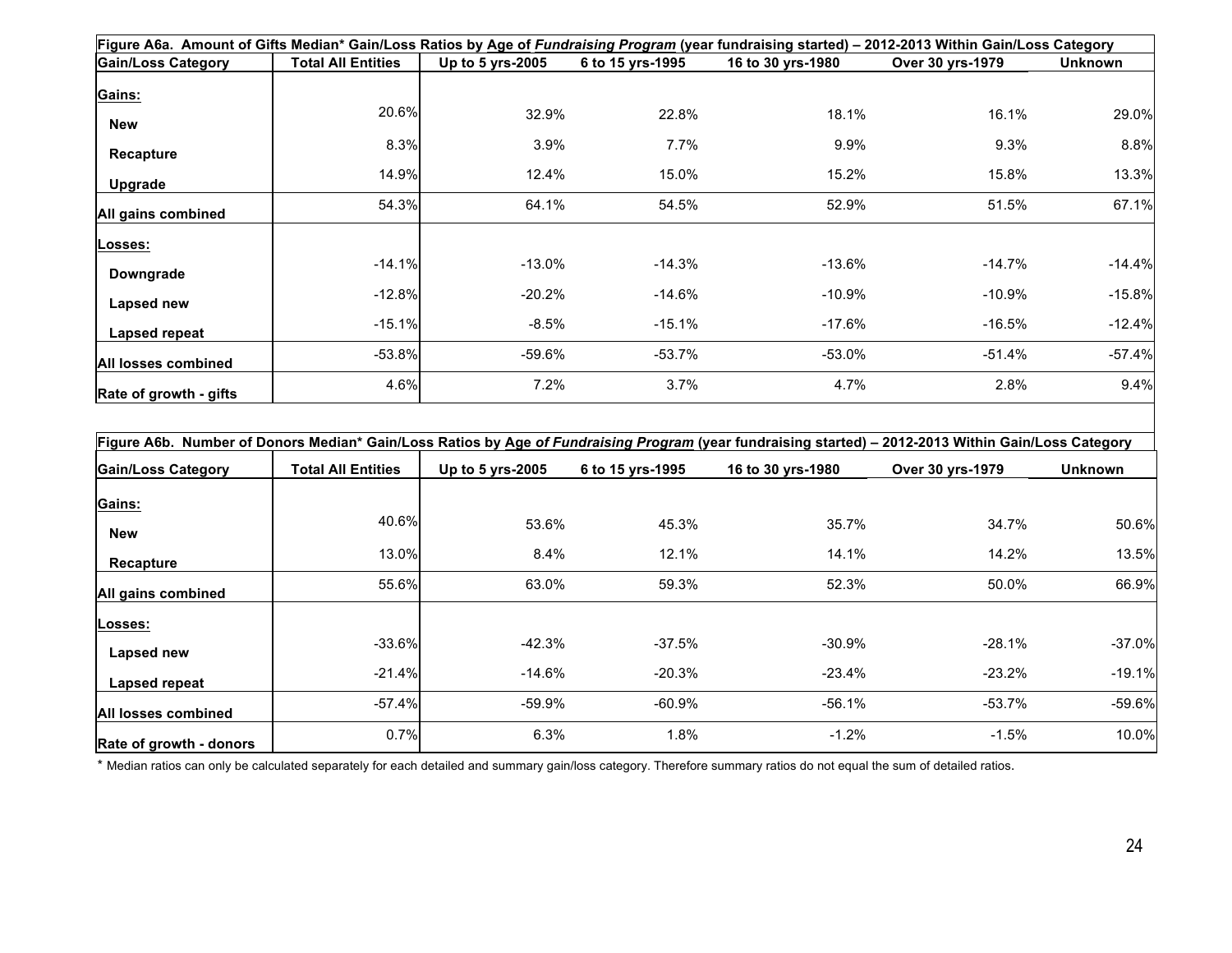| Figure A7a. Amount of Gifts Median* Gain/Loss Ratios by Rate of Growth-Gifts - 2012-2013 Within Gain/Loss Category  |                                     |                        |                           |                    |                   |                                |                 |  |  |
|---------------------------------------------------------------------------------------------------------------------|-------------------------------------|------------------------|---------------------------|--------------------|-------------------|--------------------------------|-----------------|--|--|
| <b>Gain/Loss Category</b>                                                                                           | <b>Total All</b><br><b>Entities</b> | Minus 30%<br>and Lower | Minus 30% to<br>Minus 10% | Minus 10% to<br>0% | 0% to Plus<br>15% | Plus 15% to<br><b>Plus 40%</b> | Plus 40% and Up |  |  |
| Gains:                                                                                                              |                                     |                        |                           |                    |                   |                                |                 |  |  |
| <b>New</b>                                                                                                          | 20.6%                               | 10.7%                  | 14.1%                     | 15.2%              | 19.4%             | 25.5%                          | 69.7%           |  |  |
| Recapture                                                                                                           | 8.3%                                | 4.2%                   | 6.8%                      | 9.0%               | 8.8%              | 12.9%                          | 14.0%           |  |  |
| Upgrade                                                                                                             | 14.9%                               | 5.7%                   | 10.9%                     | 13.3%              | 17.1%             | 22.9%                          | 31.2%           |  |  |
| All gains combined                                                                                                  | 54.3%                               | 25.5%                  | 37.9%                     | 45.5%              | 53.2%             | 72.6%                          | 140.6%          |  |  |
| Losses:                                                                                                             |                                     |                        |                           |                    |                   |                                |                 |  |  |
| Downgrade                                                                                                           | $-14.1%$                            | $-13.6%$               | $-16.3%$                  | $-15.9%$           | $-14.1%$          | $-14.0%$                       | $-12.0%$        |  |  |
| Lapsed new                                                                                                          | $-12.8%$                            | $-16.4%$               | $-13.0%$                  | $-10.6%$           | $-10.9%$          | $-11.7%$                       | $-14.2%$        |  |  |
| Lapsed repeat                                                                                                       | $-15.1%$                            | $-25.9%$               | $-18.6%$                  | $-15.9%$           | $-13.5%$          | $-13.6%$                       | $-11.6%$        |  |  |
| All losses combined                                                                                                 | $-53.8%$                            | $-75.8%$               | $-57.3%$                  | $-50.7%$           | $-46.2%$          | $-46.1%$                       | $-48.8%$        |  |  |
| Rate of growth - gifts                                                                                              | 4.6%                                | $-46.5%$               | $-19.2%$                  | $-4.8%$            | 7.1%              | 25.2%                          | 83.2%           |  |  |
| Figure A7b. Number of Donors Median* Gain/Loss Ratios by Rate of Growth-Gifts - 2012-2013 Within Gain/Loss Category |                                     |                        |                           |                    |                   |                                |                 |  |  |
| <b>Gain/Loss Category</b>                                                                                           | <b>Total All</b><br><b>Entities</b> | Minus 30%<br>and Lower | Minus 30% to<br>Minus 10% | Minus 10% to<br>0% | 0% to Plus<br>15% | Plus 15% to<br><b>Plus 40%</b> | Plus 40% and Up |  |  |
| Gains:                                                                                                              |                                     |                        |                           |                    |                   |                                |                 |  |  |
| <b>New</b>                                                                                                          | 40.6%                               | 30.6%                  | 34.8%                     | 36.0%              | 40.3%             | 42.3%                          | 62.3%           |  |  |
| Recapture                                                                                                           | 13.0%                               | 9.6%                   | 12.2%                     | 13.8%              | 13.7%             | 14.1%                          | 14.9%           |  |  |
| All gains combined                                                                                                  | 55.6%                               | 41.6%                  | 48.5%                     | 51.3%              | 55.8%             | 58.1%                          | 80.0%           |  |  |
|                                                                                                                     |                                     |                        |                           |                    |                   |                                |                 |  |  |
| Losses:                                                                                                             | $-33.6%$                            | $-39.9%$               | $-33.4%$                  | $-31.0%$           | $-30.0\%$         | $-31.7%$                       | $-35.8%$        |  |  |
| Lapsed new                                                                                                          | $-21.4%$                            | $-24.9%$               | $-23.5%$                  | $-22.6%$           | $-20.6%$          | $-21.0%$                       | $-17.4%$        |  |  |
| Lapsed repeat                                                                                                       |                                     |                        |                           |                    |                   |                                |                 |  |  |
| All losses combined                                                                                                 | $-57.4%$                            | $-68.8%$               | $-59.7%$                  | $-55.5%$           | $-51.6%$          | $-53.5%$                       | $-54.8%$        |  |  |
| Rate of growth - donors                                                                                             | 0.7%                                | $-20.6%$               | $-7.3%$                   | $-2.8%$            | 3.6%              | 6.5%                           | 25.7%           |  |  |

 $\Gamma$ 

\* Median ratios can only be calculated separately for each detailed and summary gain/loss category. Therefore summary ratios do not equal the sum of detailed ratios.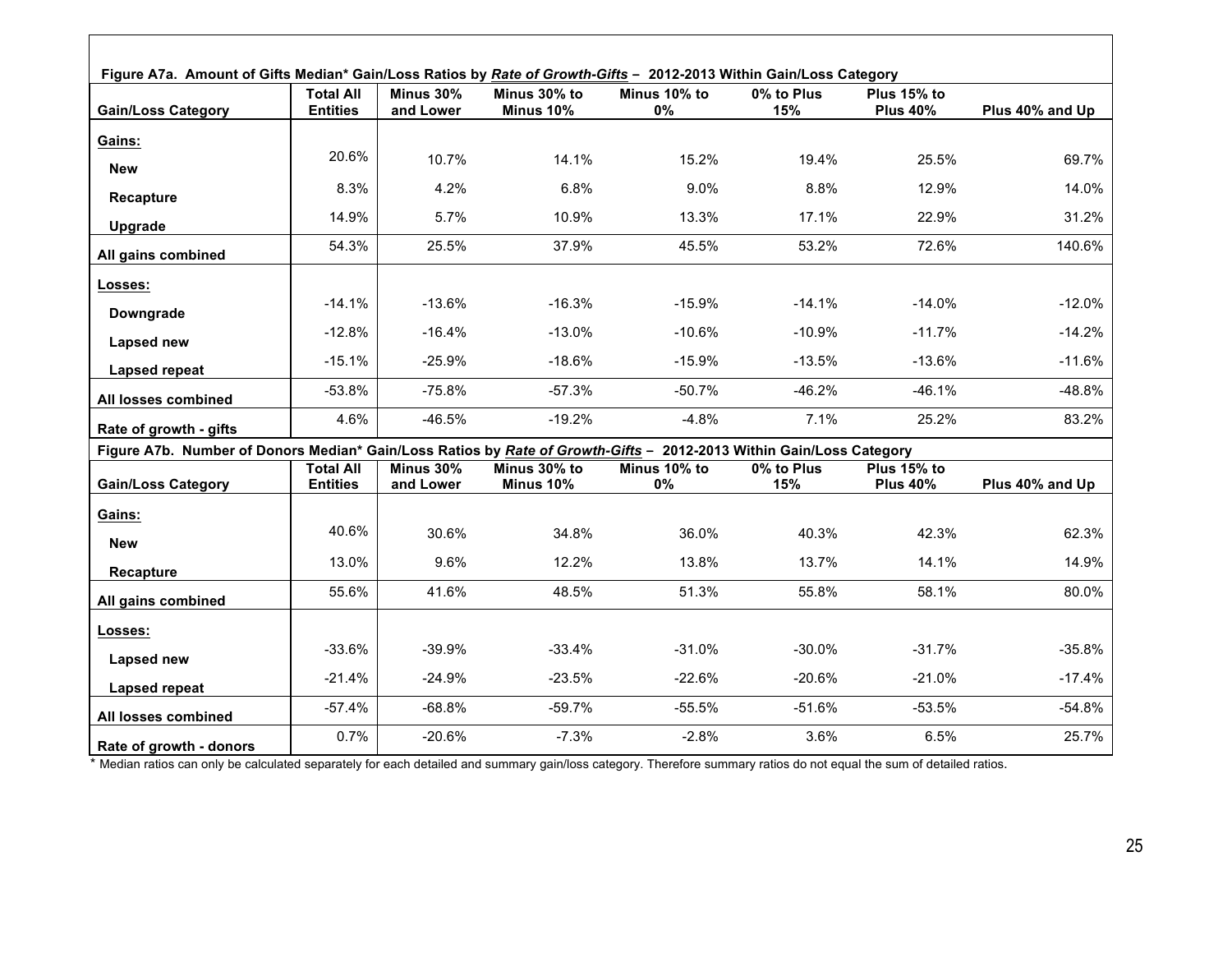| Figure A8a. Amount of Gifts Median* Gain/Loss Ratios by Percentile Level - 2012-2013 Within Gain/Loss Category  |                     |                   |          |          |          |                |  |  |  |
|-----------------------------------------------------------------------------------------------------------------|---------------------|-------------------|----------|----------|----------|----------------|--|--|--|
| <b>Gain/Loss Category</b>                                                                                       | <b>All Entities</b> | <b>BOTTOM 20%</b> | 20-40%   | 40-60%   | 60-80%   | <b>TOP 20%</b> |  |  |  |
| Gains:                                                                                                          |                     |                   |          |          |          |                |  |  |  |
| <b>New</b>                                                                                                      | 20.6%               | 5.1%              | 12.2%    | 20.6%    | 36.2%    | 87.9%          |  |  |  |
|                                                                                                                 | 8.3%                | 1.0%              | 4.3%     | 8.3%     | 14.5%    | 31.9%          |  |  |  |
| Recapture                                                                                                       | 14.9%               | 2.8%              | $9.0\%$  | 14.9%    | 22.6%    | 43.6%          |  |  |  |
| Upgrade                                                                                                         | 54.3%               | 22.7%             | 39.1%    | 54.3%    | 79.1%    | 150.9%         |  |  |  |
| All gains combined                                                                                              |                     |                   |          |          |          |                |  |  |  |
| Losses:                                                                                                         |                     |                   |          |          |          |                |  |  |  |
| Downgrade                                                                                                       | $-14.1%$            | $-31.4%$          | $-19.6%$ | $-14.1%$ | $-9.6%$  | $-3.9%$        |  |  |  |
| Lapsed new                                                                                                      | $-12.8%$            | $-49.2%$          | $-22.7%$ | $-12.8%$ | $-7.5%$  | $-3.2%$        |  |  |  |
|                                                                                                                 | $-15.1%$            | $-40.6%$          | $-22.5%$ | $-15.1%$ | $-9.1%$  | $-2.0%$        |  |  |  |
| Lapsed repeat                                                                                                   | $-53.8%$            | $-82.6%$          | $-65.8%$ | $-53.8%$ | $-43.8%$ | $-30.9%$       |  |  |  |
| All losses combined                                                                                             |                     |                   |          |          |          |                |  |  |  |
| Rate of growth - gifts                                                                                          | 4.6%                | $-44.0%$          | $-13.6%$ | 4.6%     | 26.4%    | 96.7%          |  |  |  |
| Figure A8b. Number of Donors Median* Gain/Loss Ratios by Percentile Level - 2012-2013 Within Gain/Loss Category |                     |                   |          |          |          |                |  |  |  |
| <b>Gain/Loss Category</b>                                                                                       | <b>All Entities</b> | <b>BOTTOM 20%</b> | 20-40%   | 40-60%   | 60-80%   | <b>TOP 20%</b> |  |  |  |
| Gains:                                                                                                          |                     |                   |          |          |          |                |  |  |  |
| <b>New</b>                                                                                                      | 40.6%               | 15.3%             | 28.5%    | 40.6%    | 57.4%    | 115.8%         |  |  |  |
| Recapture                                                                                                       | 13.0%               | 2.7%              | 8.4%     | 13.0%    | 18.0%    | 29.1%          |  |  |  |
| All gains combined                                                                                              | 55.6%               | 27.4%             | 42.4%    | 55.6%    | 72.6%    | 133.5%         |  |  |  |
|                                                                                                                 |                     |                   |          |          |          |                |  |  |  |
| Losses:                                                                                                         | $-33.6%$            | $-64.6%$          | $-45.4%$ | $-33.6%$ | $-23.7%$ | $-13.7%$       |  |  |  |
| Lapsed new                                                                                                      |                     |                   |          |          |          |                |  |  |  |
| Lapsed repeat                                                                                                   | $-21.4%$            | $-34.7%$          | $-26.1%$ | $-21.4%$ | $-16.2%$ | $-5.3%$        |  |  |  |
| All losses combined                                                                                             | $-57.4%$            | $-81.3%$          | $-67.2%$ | $-57.4%$ | $-48.0%$ | $-36.1%$       |  |  |  |
| Rate of growth - donors                                                                                         | 0.7%                | $-38.2%$          | $-12.2%$ | 0.7%     | 16.7%    | 73.8%          |  |  |  |

\* Median ratios can only be calculated separately for each detailed and summary gain/loss category. Therefore summary ratios do not equal the sum of detailed ratios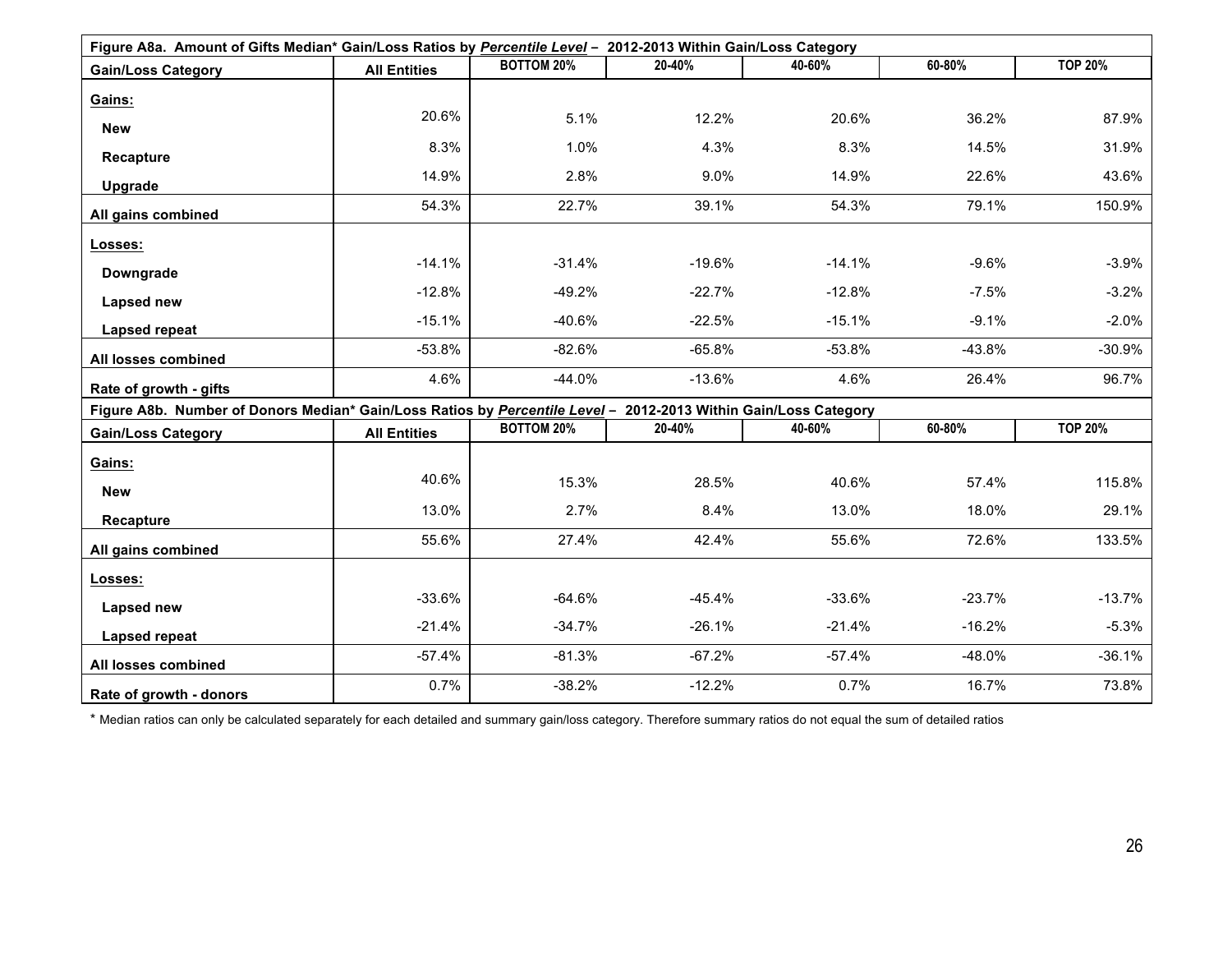## **B. Downloadable Growth-in-Giving Measurement Tools**

Two online tools have been developed to help nonprofits measure fundraising gains and losses. Both tools generate fundraising performance reports when you insert gift transaction data into Excel templates provided on the AFP website.

- 1. **Growth in Giving Reports** can be used to obtain a concise, yet informative picture of fundraising gains and losses-growth in giving and attrition-in simple, reader-friendly format that your executive staff and board members can understand. This includes the Core Growth-in-Giving Report in the same format as in Figure A1 in this FEP annual report. This report is the centerpiece of the FEP gain(loss) reporting package -- along with 6 other Growth-in-Giving Reports that are also useful.
- 2. **Growth-in-Giving Fundraising Fitness Test** can be used to measure and evaluate your fundraising programs against a set of over 100 performance indicators by five donor giving levels. Performance indicators include: donor retention rates (new donor retention, repeat donor retention and overall donor retention); donor gains, losses and net; dollar gains, losses and net; growth in giving (\$); growth in number of donors; and donor attrition. Gift range categories are \$5,000 & up, \$1,000 to \$4,999, \$250 to \$999, \$100 to 249 and Under \$100.

Instructions for downloading these tools (in Excel format) from the AFP website and for preparing a gift transaction file from your organization's fundraising database can be found at **afpnet.org/FEP** under **Growth in Giving Measurement Tools**.

## **Using the "Comparison – FEP Ratios" Worksheet to Find Out How Your Fundraising Performance Measures Up**

With the "Comparison – FEP Ratios" worksheet in the Growth-in-Giving Fundraising Fitness Test template, you can compare your results with those of other similar organizations and with your fundraising goals and prior year performance – see Figure B1 -- Comparative Gain/Loss Growth-In-Giving Performance Worksheet.

The "Comparison" worksheet automatically uses the FEP survey data that you submitted to determine your G/L ratio for each gain/loss category by entering your Year-1 data in column "A" and Year-2 data in column "B" for each Gain/Loss category. Your "Gains (Losses)" in column C and "Gain/Loss as a % of Year 1 total" in column D% are computed automatically for you. Thus you automatically know your own Gain/Loss Ratios, also referred to as "Growth-in-Giving Performance Indicators."